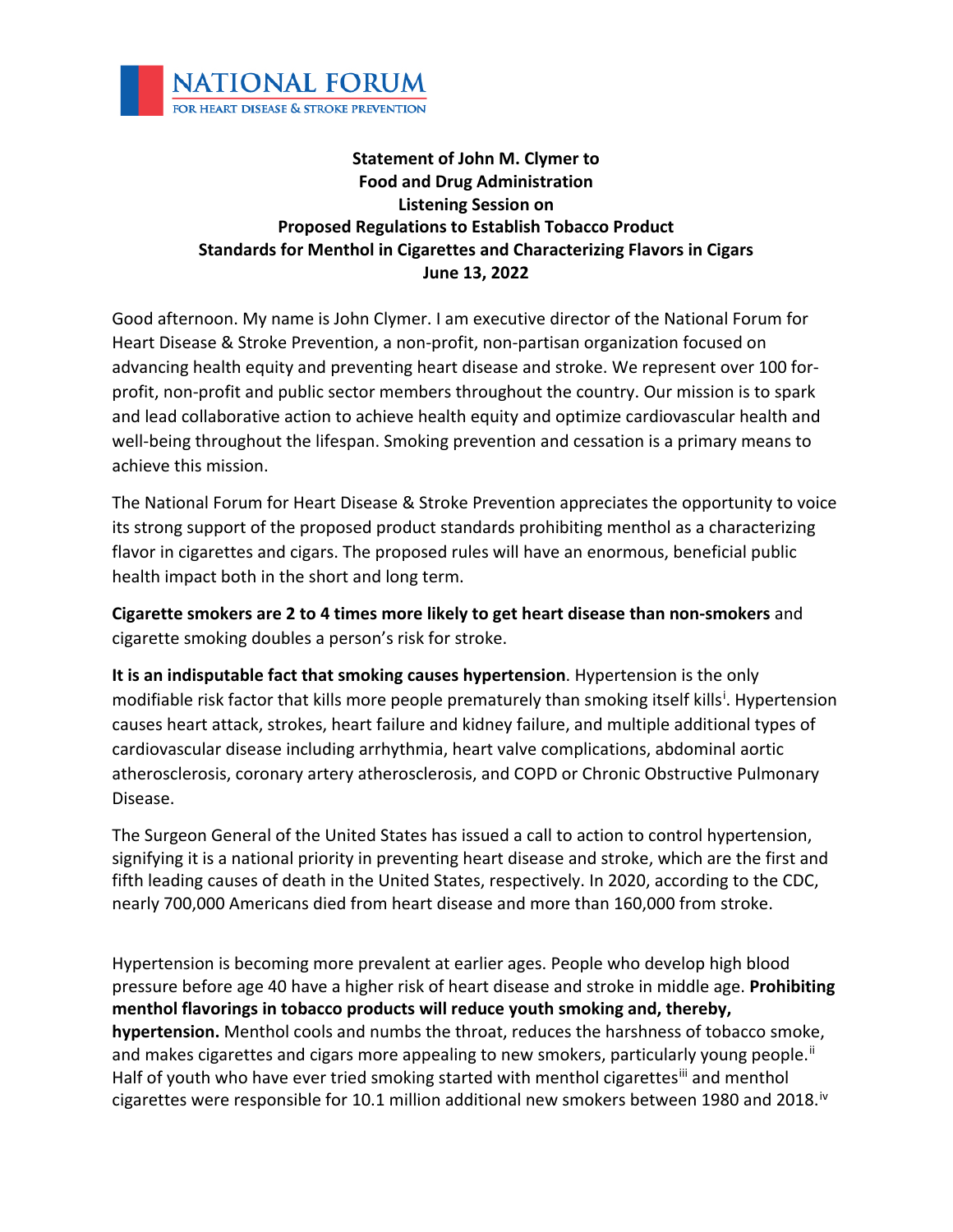**Prohibiting menthol cigarettes and cigars will increase smoking cessation and save lives.** Five percent of Americans are living with a smoking-related disease. Smoking-attributable healthcare spending exceeds \$170 billion per year<sup>[v](#page-1-4)</sup>, and that amount does not include the costs and hardships suffered by people with smoking-related disease who cannot work and their caregivers who cannot work. Prohibiting menthol cigarettes, which are more difficult to quit than non-menthol cigarettes, will reduce this burden by increasing smoking cessation.<sup>[vi](#page-1-5)</sup> As described in the rule, modeling studies have estimated that 324,000 to 654,000 smokingattributable deaths would be avoided by the year 2060 if menthol cigarettes were no longer available in the United States.<sup>[vii](#page-1-6)</sup>

**Prohibiting menthol cigarettes and cigars would decrease tobacco-related health disparities and advance health equity, especially among Black Americans**. Menthol cigarettes have caused substantial harm to public health, and particularly to Black Americans. For more than 60 years, the tobacco industry has targeted Black Americans with marketing and price promotions for menthol cigarettes, [viii](#page-2-0) and as a result, 85% of Black smokers smoke menthol cigarettes compared to 29% of White smokers.<sup>[ix](#page-2-1)</sup> Consequently, Black Americans are less likely to successfully quit smoking<sup>[x](#page-2-2)</sup> and suffer disproportionately from tobacco-related disease and death.<sup>[xi](#page-2-3)</sup> Despite accounting for 12% of the population, Black Americans represented 41% of premature deaths caused by menthol cigarettes between 1980 and 2018.<sup>[xii](#page-2-4)</sup> In addition to youth and Black smokers, preference for menthol is also disproportionately high among Hispanic and Asian smokers, lesbian, gay, and bisexual smokers, smokers with mental health problems, socioeconomically disadvantaged populations, and pregnant women.<sup>[xiii](#page-2-5)</sup> Each year, approximately 45,000 African Americans die from a smoking-caused illness. Unless action is taken, an estimated 1.6 million African Americans alive today, who are now under the age of 18, will become regular smokers; and about 500,000 of these will die prematurely from a tobacco-related disease.

The National Forum for Heart Disease & Stroke Prevention, on behalf of its more than 100 member organizations, urges the FDA to act swiftly to issue this lifesaving rule in final form.

<span id="page-1-1"></span><span id="page-1-0"></span>i Frieden, TR, "Stopping a Pandemic Deadlier than COVID," The Wall Street Journal, March 25, 2022 ii Tobacco Product Standard for Characterizing Flavors in Cigars, 87 Fed. Reg. 26396, 26463-26466 and 26469-26470 (proposed May 4, 2022) (to be codified at 21 C.F.R. pt. 1166)

<span id="page-1-2"></span>iii Ambrose, BK, et al., "Flavored Tobacco Product Use Among US Youth Aged 12-17 Years, 2013-2014," Journal of the American Medical Association, published online October 26, 2015.

<span id="page-1-3"></span>iv Le, TT, "An Estimation of the Harm of Menthol Cigarettes in the United States from 1980 to 2018," Tobacco Control, published online on February 25, 2021.

<span id="page-1-4"></span>v U.S. Department of Health and Human Services. Smoking Cessation. A Report of the Surgeon General. Atlanta, GA: U.S. Department of Health and Human Services, Centers for Disease Control and Prevention, National Center for Chronic Disease Prevention and Health Promotion, Office on Smoking and Health, 2020

<span id="page-1-5"></span>vi Tobacco Product Standard for Characterizing Flavors in Cigars, 87 Fed. Reg. 26396, 26466-26468 and 26473-26477 (proposed May 4, 2022) (to be codified at 21 C.F.R. pt. 1166).

<span id="page-1-6"></span>vii Levy, D.T., J. Pearson, A. Villanti, et al. "Modeling the Future Effects of a Menthol Ban on Smoking Prevalence and Smoking-Attributable Deaths in the United States." American Journal of Public Health, 101:1236-1240, 2011. Available at https://doi.org/10.2105/AJPH.2011.300179. Levy, D.T., R. Meza, Z. Yuan, et al. "Public Health Impact of a US Ban on Menthol